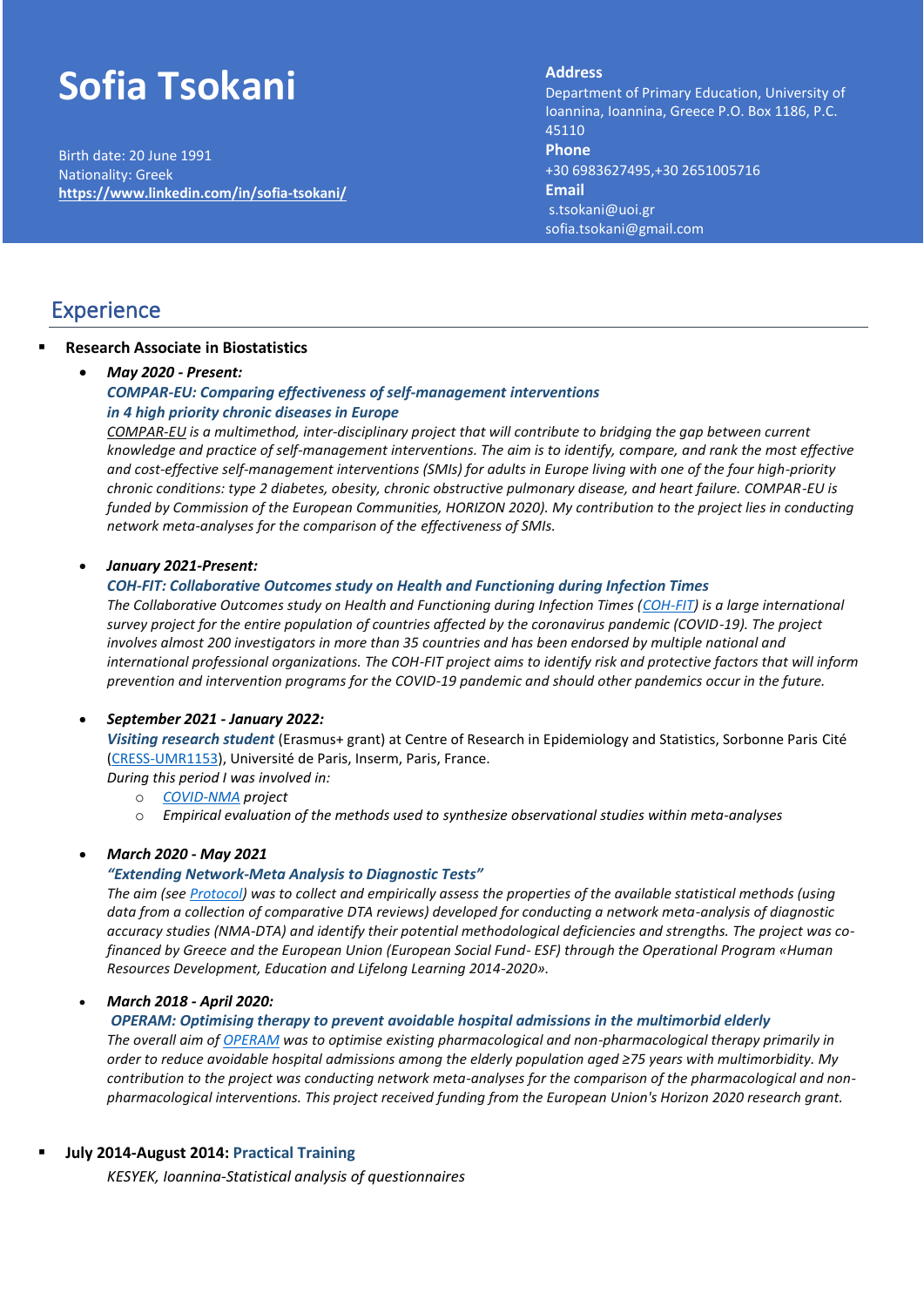# Education

- **February 2019-Present: PhD Student in Biostatistics** (*Subject of dissertation on Network meta-analysis and Diagnostic Test Accuracy studies) Department of Primary Education, University of Ioannina, Greece (Supervisor: Prof. D. Mavridis)*
- **October 2015-December 2017: M.Sc. in Statistics and Operations Research** *Department of Mathematics, University of Ioannina, Greece Thesis: "A review on methods for handling missing data" (Supervisor: Prof. D. Mavridis)*
- **October 2009-June 2015: B.Sc. in Mathematics** *Department of Mathematics, University of Ioannina, Greece*

# Teaching Experience

- **September 2019 – Present: Teaching Support** a[t Coursity,](https://coursity.gr/) *Training and Lifelong Learning Center of the Hellenic Open University.*
	- o *[Introduction to Statistical Analysis \(SPSS\)](https://coursity.gr/courses/course-v1:EAP+StatAnal+2022_T1/about)*
	- o *[Statistical Meta-analysis model using R](https://coursity.gr/courses/course-v1:EAP+MetAnal+2022_T1/about)*
- **May 2015-June 2015: Teaching Support** at Department of Mathematics, University of Ioannina, Greece

# Conferences and Presentations

- 1. "Evaluating Multiple Diagnostic Tests: An Application to Cervical Intraepithelial Neoplasia", 25-26 February 2021, «International Conference on Epidemiology and Public Health», Sydney, Australia
- 2. "Extending network meta-analysis to diagnostic test accuracy studies", Decision Making Under Uncertainty: The Role of Data, 19<sup>th</sup> November 2019, Department of Mathematics, University of Patras, Greece
- 3. "Meta-analysis seminar", 1 June 2019, 32<sup>nd</sup> Panhellenic Statistics Conference, Ioannina, Greece
- 4. 2<sup>nd</sup> Panhellenic Conference of Young Researchers in the Branches of Mathematical Science, June 2018 (Oral Presentation) "A review on methods for handling missing data". Department of Mathematics, University of Ioannina, Greece

# Conferences and Presentations (contributed)

1. "Abstract TP199: Incidence, Characteristics and Outcomes in Patients with Embolic Stroke of Undetermined Source: A Population-based Study." International Stroke Conference 2019 Poster Abstracts, Session Title: Community/risk factors Posters II. Tsivgoulis, G., Kargiotis, O., Katsanos, A. H., Patousi, A., Mavridis, D., Tsokani, S., et al.

# **Publications**

**Google Scholar Profile:** <https://scholar.google.com/citations?user=tUVZuqcAAAAJ&hl=el> **ORCID:** [0000-0002-6258-8861](https://orcid.org/0000-0002-6258-8861)

- 1. Veroniki, A.A., Tsokani, S., Agarwal, R., Pagkalidou, E., Rücker, G., Mavridis, D., Takwoingi, Y. Diagnostic test [accuracy network meta-analysis methods: A scoping review and empirical assessment.](https://pubmed.ncbi.nlm.nih.gov/35181490/) J Clin Epidemiol. 2022 Feb 15:S0895-4356(22)00040-3. doi: 10.1016/j.jclinepi.2022.02.001. Epub ahead of print. PMID: 35181490.
- 2. Trujillo-Gómez, J., Tsokani, S., Arango-Ferreira, C., Atehortúa-Muñoz, S., Jimenez-Villegas, MJ., Serrano-Tabares, C., Veroniki, A.A., Florez ID[. Biofire FilmArray Meningitis/Encephalitis panel for the aetiological](https://pubmed.ncbi.nlm.nih.gov/35198914/)  [diagnosis of central nervous system infections: A systematic review and diagnostic test accuracy meta](https://pubmed.ncbi.nlm.nih.gov/35198914/)[analysis.](https://pubmed.ncbi.nlm.nih.gov/35198914/) EClinicalMedicine. 2022 Feb 14;44:101275. doi: 10.1016/j.eclinm.2022.101275. PMID: 35198914.
- 3. Veroniki A.A., Tsokani, S., Rücker, G., Mavridis D., Takwoingi Y. (2022) [Challenges in Comparative Meta-](https://pubmed.ncbi.nlm.nih.gov/34550598/)[Analysis of the Accuracy of Multiple Diagnostic Tests.](https://pubmed.ncbi.nlm.nih.gov/34550598/) In: Evangelou, E., Veroniki, A.A. (eds) Meta-Research.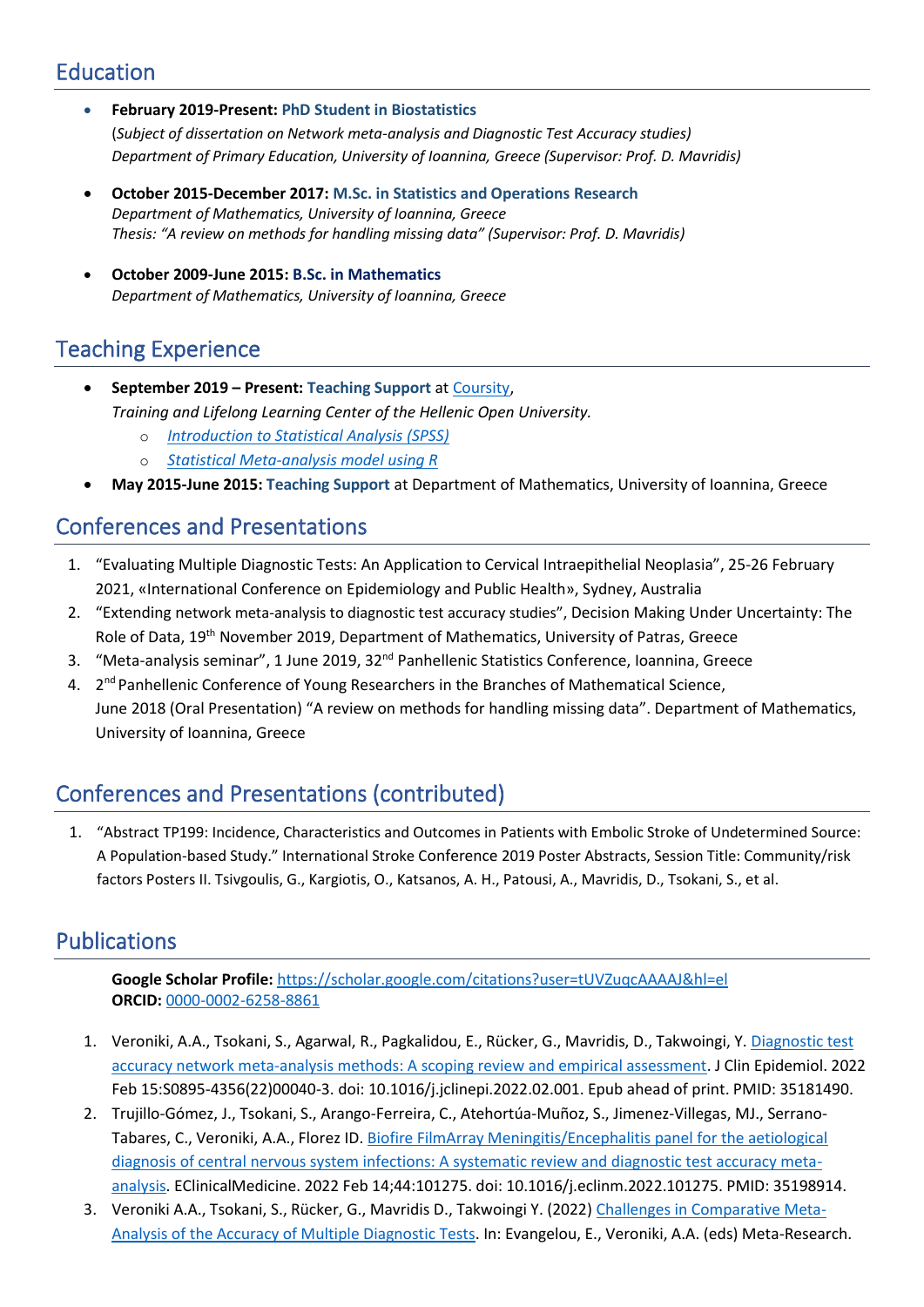Methods in Molecular Biology, vol 2345. Humana, New York, NY. https://doi.org/10.1007/978-1-0716-1566- 9\_18

- 4. Veroniki, A.A., Tsokani, S., White I.R., Schwarzer, G., Rücker, G., Mavridis, D., Higgins, J.P.T., Salanti, G.: [Prevalence of evidence of inconsistency and its association with network structural characteristics in 201](https://pubmed.ncbi.nlm.nih.gov/34689743/)  [published networks of interventions.](https://pubmed.ncbi.nlm.nih.gov/34689743/) BMC Med Res Methodol. 2021 Oct 25;21(1):224. doi: 10.1186/s12874- 021-01401-y. PMID: 34689743; PMCID: PMC8543923.
- 5. Veroniki, A.A., Tsokani, S., Zevgiti, S., Pagkalidou, I., Kontouli, K.M., Ambarcioglu, P., Pandis, N., Lunny, C., Nikolakopoulou, A., Papakonstantinou, T., Chaimani, A., Straus, S.E., Hutton, B., Tricco, A.C., Mavridis, D., Salanti, G. Do reporting guidelines have an impact[? Empirical assessment of changes in reporting before and](https://pubmed.ncbi.nlm.nih.gov/34507621/)  [after the PRISMA extension statement for network meta-analysis.](https://pubmed.ncbi.nlm.nih.gov/34507621/) Syst Rev. 2021 Sep 10;10(1):246. doi: 10.1186/s13643-021-01780-9. PMID: 34507621
- 6. Dautzenberg L, Beglinger S, Tsokani S, Zevgiti S, Raijmann RCMA, Rodondi N, Scholten RJPM, Rutjes AWS, Di Nisio M, Emmelot-Vonk M, Tricco AC, Straus SE, Thomas S, Bretagne L, Knol W, Mavridis D, Koek HL. [Interventions for preventing falls and fall-related fractures in community-dwelling older adults: A systematic](https://pubmed.ncbi.nlm.nih.gov/34318929/)  [review and network meta-analysis.](https://pubmed.ncbi.nlm.nih.gov/34318929/) J Am Geriatr Soc. 2021 Oct;69(10):2973-2984. doi: 10.1111/jgs.17375. Epub 2021 Jul 28. PMID: 34318929
- 7. Tsokani, S., Antoniou, S.A., Moustaki, I. et al. (2021). Guideline Assessment Project II: statistical calibration [informed the development of an AGREE II extension for surgical guidelines.](https://pubmed.ncbi.nlm.nih.gov/34159464/) Surgical Endoscopy. https://doi.org/10.1007/s00464-021-08604-w
- 8. Dautzenberg L, Bretagne L, Koek HL, Tsokani S, Zevgiti S, Rodondi N, Scholten RJPM, Rutjes AW, Di Nisio M, Raijmann RCMA, Emmelot-Vonk M, Jennings ELM, Dalleur O, Mavridis D, Knol W. [Medication review](https://pubmed.ncbi.nlm.nih.gov/33576506/)  [interventions to reduce hospital readmissions in older people.](https://pubmed.ncbi.nlm.nih.gov/33576506/) J Am Geriatr Soc. 2021 Jun;69(6):1646-1658. doi: 10.1111/jgs.17041. Epub 2021 Feb 12. PMID: 33576506.
- 9. Veroniki, A.A., Tsokani, S., Paraskevaidis, E., Mavridis, D., ["Evaluating multiple diagnostic tests: An](https://hjog.org/?p=2161)  [application to cervical cancer"](https://hjog.org/?p=2161), An Obstetrics and Gynecology International Journal, HJOG 2021, 20(1), 11-24
- 10. Antoniou SA, Tsokani S, Mavridis D, Agresta F, López-Cano M, Muysoms FE, Morales-Conde S, Bonjer HJ, van Veldhoven T, Francis N[K; EAES Consensus & Guideline Subcommittee. Insight into the methodology and](https://pubmed.ncbi.nlm.nih.gov/32240381/)  [uptake of EAES guidelines: a qualitative analysis and survey by the EAES Consensus & Guideline](https://pubmed.ncbi.nlm.nih.gov/32240381/)  [Subcommittee.](https://pubmed.ncbi.nlm.nih.gov/32240381/) Surg Endosc. 2021 Mar;35(3):1238-1246. doi: 10.1007/s00464-020-07494-8. Epub 2020 Apr 2. PMID: 32240381.
- 11. Tsokani, S., Mavridis, D., Hajibandeh, S., Hajibandeh, S., Antoniou, G. A., Andreou, A., Antoniou, S. A. (2020). [An observational study of missing data inquiry from randomized trial authors showed a poor response.](https://pubmed.ncbi.nlm.nih.gov/31778777/) Journal of Clinical Epidemiology, 119, 19–25. https://doi.org/10.1016/j.jclinepi.2019.11.014
- 12. Antoniou, S. A., Tsokani, S., Mavridis, D., López-Cano, M., Antoniou, G. A., Stefanidis, D., Francis, N. K., Smart, N., Muysoms, F. E., Morales-Conde, S., Bonjer, H. J., & Brouwers, M. C. (2019). [Guideline Assessment Project:](https://pubmed.ncbi.nlm.nih.gov/30188402/)  [Filling the GAP in Surgical Guidelines: Quality Improvement Initiative by an International Working Group.](https://pubmed.ncbi.nlm.nih.gov/30188402/) Annals of Surgery, 269(4), 642–651. https://doi.org/10.1097/sla.0000000000003036
- 13. Tsivgoulis, G., Kargiotis, O., Katsanos, A. H., Patousi, A., Mavridis, D., Tsokani, S., et al. (2019). Incidence, [characteristics and outcomes in patients with embolic stroke of undetermined source: A population-based](https://pubmed.ncbi.nlm.nih.gov/30986703/)  [study.](https://pubmed.ncbi.nlm.nih.gov/30986703/) Journal of the Neurological Sciences, 401, 5–11. https://doi.org/10.1016/j.jns.2019.04.008

# IT/Programming Skills

R, Stata, IBM SPSS, MS Office